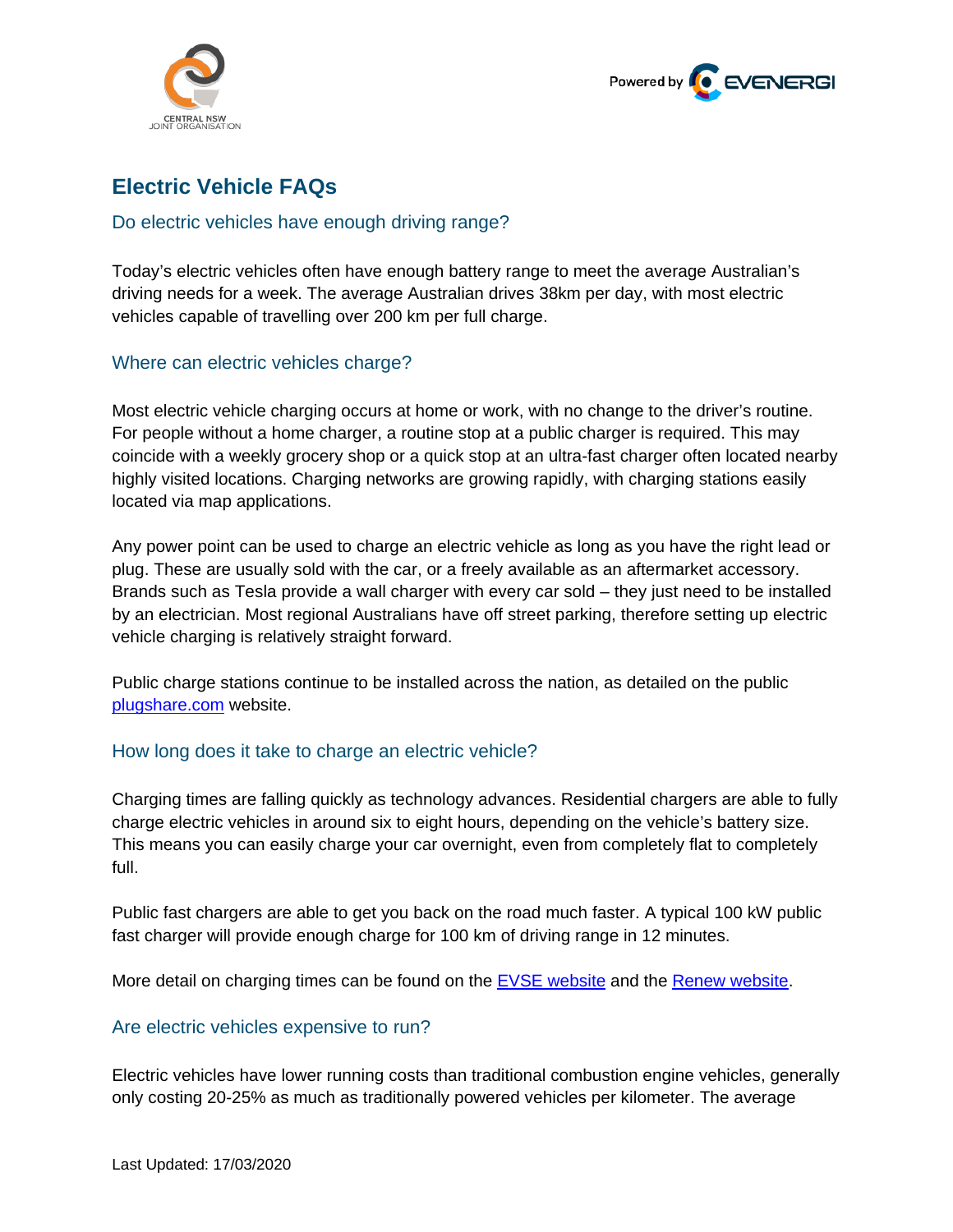



Australian drives 15,000 km and spends around \$2,160 on petrol per year (\$0.14/km). An electric vehicle travelling 15,000km would cost around \$600 per year (\$0.04/km) in electricity costs. Fewer moving parts also mean that electric vehicles require less maintenance.

Contrary to a popular myth, electric vehicle batteries last as long as the lifetime of your car and come with strong warranty protection. Another popular myth is that electric vehicle batteries degrade over their lifetime, however battery degradation is very low, and is typically unnoticeable.

## Are electric vehicles more expensive?

Electric vehicles include a large battery, which is currently relatively expensive to make. Battery prices are coming down in price rapidly as electric vehicles grow in popularity across the world. In some cases, the total cost of ownership for electric vehicles is already superior to traditionally powered vehicles due to their lower running costs, especially for those that drive regularly. By the mid-2020s electric vehicles are predicted to cost the same as traditionally powered vehicles.

## Are electric vehicles capable of replacing ICE vehicles?

Yes! And no. The number of electric vehicles available today lacks the diversity of what is available in traditionally powered vehicles and so at times, there may not be an electric vehicle that meets every need. All vehicle manufacturers are working hard to introduce a diverse range of electric vehicles and these are becoming available regularly.

Most electric vehicle drivers are highly satisfied with their electric vehicles, particularly as electric vehicles offer a smoother, quieter driving experience, low centre of gravity and strong torque that means driving is more relaxing.

### Are electric vehicles a passing fad?

Electric vehicle sales are relatively low now, but as new models at lower prices become available and as less traditionally powered vehicles are made available, electric vehicle sales are expected to grow exponentially. By 2030, it is predicted that half of new vehicles sold will be electric.

### Is it true that electric vehicles are just as bad for the environment?

The overall environmental impact of an electric vehicle depends mostly on how clean the electricity is that charges the vehicle. Research shows that even if an electric vehicle is charged by dirty coal-fired electricity, it still generates slightly lower net emissions than an equivalent sized traditionally powered vehicle. By charging an electric vehicle using renewable energy, the environmental impact is much lower than for an equivalent sized traditionally powered vehicle.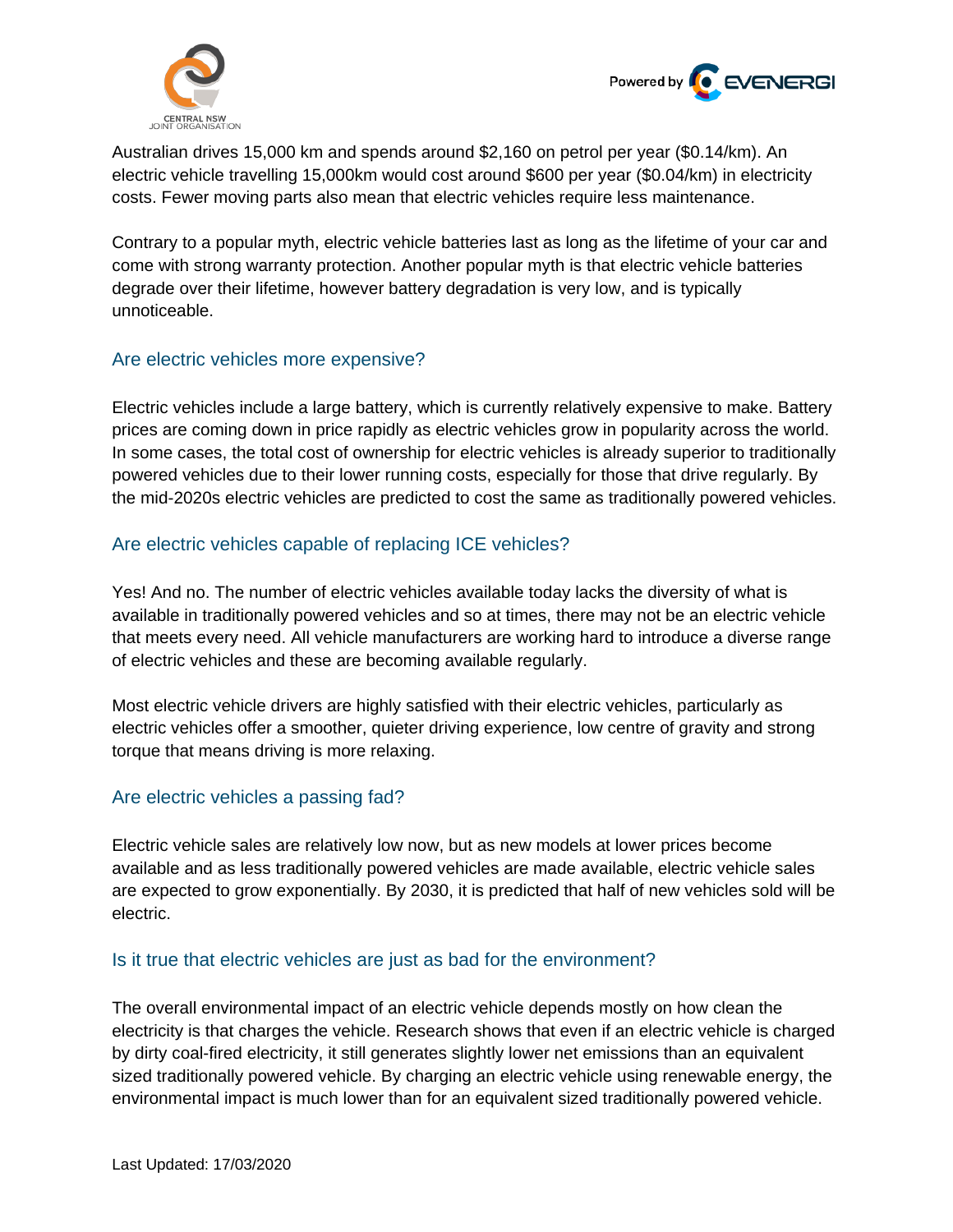



A popular myth is that electric vehicle battery production is dirty and that at the end of vehicles useful life the battery just adds to landfill. Modern electric vehicle battery production is streamlined, clean and efficient, with battery recycling technology advancing to the point that most of the contents of a battery can be cost-effectively recycled into new electric vehicle batteries. Another trend across the world is to repurpose electric vehicle batteries as costeffective and high-quality energy stores for home and business solar energy production.

## Are electric vehicle batteries dangerous?

Driving a vehicle with a battery is no more dangerous than driving a traditionally powered vehicle, as all vehicles must pass the same Australian Design Rules. There are numerous studies that show that fires in electric vehicles are less likely to occur than fires in traditionally powered vehicles, as battery modules are designed to disconnect in an accident scenario. In Australia, Fire and Rescue organisations are trained to know how to enter electrified vehicles that have been involved in an accident.

## **Charging and Energy FAQs**

### What is the difference between a kilowatt (kW) and a kilowatt-hour (kWh)?

A kilowatt (kW) is a measure of power and describes the *rate* of energy consumption at any one point in time. A kilowatt-hour (kWh) is a measure of energy and describes the total amount of energy consumed over a period of time.

## What is the difference between AC and DC?

AC and DC describe the way electricity is transmitted through a power system. Energy networks and household circuits are mostly Alternating Current (AC) which is effective at transmitting electricity. Electric vehicle batteries use DC electricity, which means a conversion must happen during charging. Electric vehicles come with the conversion technology built-in, but DC chargers also exist, and these can allow very rapid charging to occur.

## What is the difference between single-phase and three-phase AC?

Three-phase power is commonly used in very high-powered equipment such as air conditioners, pumps and very large electric motors, whereas single-phase power is what powers most homes and businesses. Three-phase power can be run to a house or business by an appropriately qualified electrician, which has the benefit of allowing high-power equipment to connect and operate, including some faster charging systems.